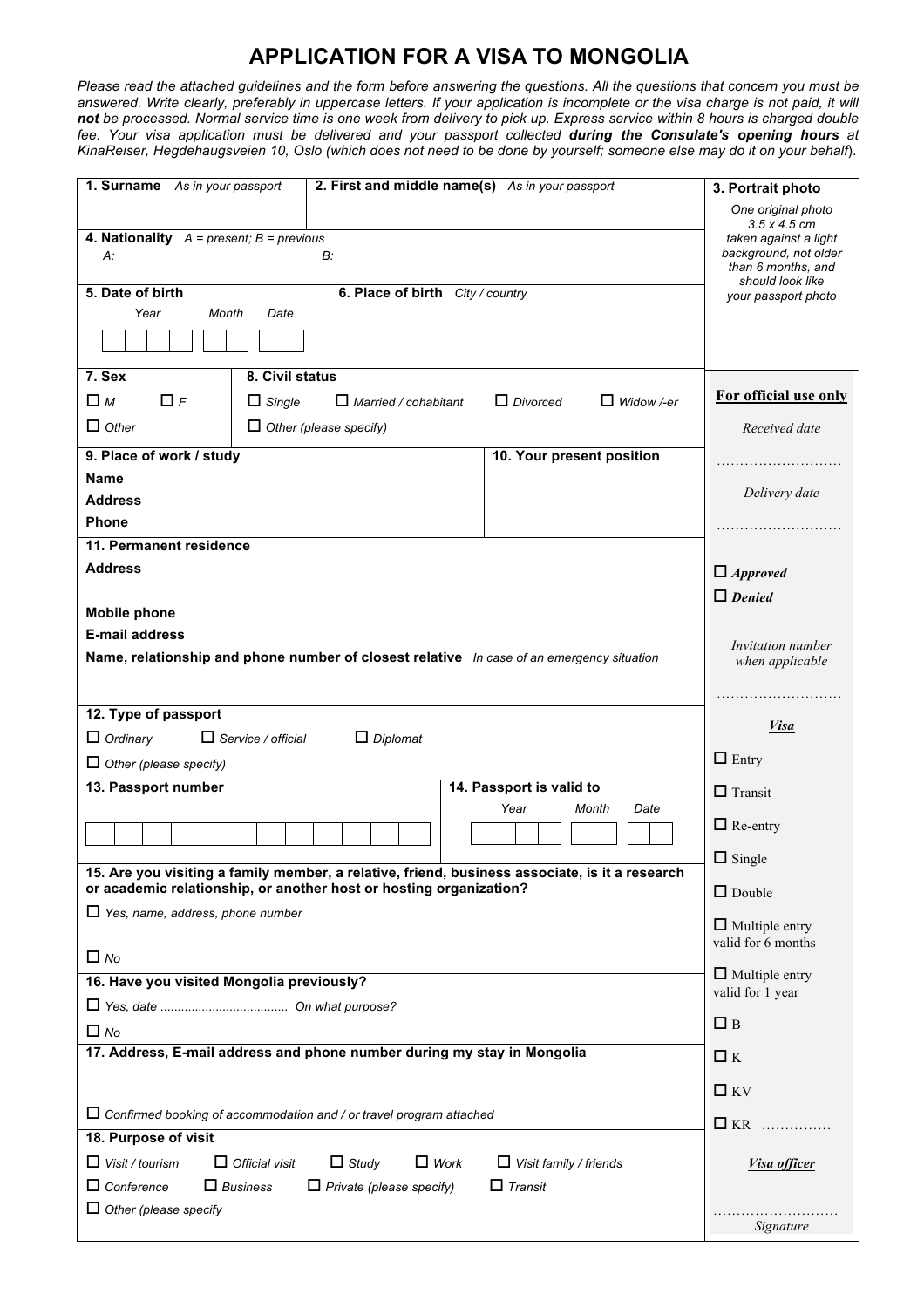|                                                                                                                                                                                                                                                                                                                                                                                                                                                                                                                                                                                                                                                                                                      | 19. Requested stay                                |                                                                                                                                |               |                                  | <b>Comments</b> |  |  |
|------------------------------------------------------------------------------------------------------------------------------------------------------------------------------------------------------------------------------------------------------------------------------------------------------------------------------------------------------------------------------------------------------------------------------------------------------------------------------------------------------------------------------------------------------------------------------------------------------------------------------------------------------------------------------------------------------|---------------------------------------------------|--------------------------------------------------------------------------------------------------------------------------------|---------------|----------------------------------|-----------------|--|--|
| $\Box$ Single entry visa<br>$\Box$ Double entry visa<br>$\Box$ Multiple entry<br>$\Box$ Transit (without stop)                                                                                                                                                                                                                                                                                                                                                                                                                                                                                                                                                                                       |                                                   |                                                                                                                                |               |                                  |                 |  |  |
| Arrival by $\Box$ train                                                                                                                                                                                                                                                                                                                                                                                                                                                                                                                                                                                                                                                                              |                                                   |                                                                                                                                |               |                                  |                 |  |  |
|                                                                                                                                                                                                                                                                                                                                                                                                                                                                                                                                                                                                                                                                                                      | $\Box$ Confirmed travel booking is attached       |                                                                                                                                |               |                                  |                 |  |  |
|                                                                                                                                                                                                                                                                                                                                                                                                                                                                                                                                                                                                                                                                                                      | $\Box$ Comments (if needed use a separate paper)  |                                                                                                                                |               |                                  |                 |  |  |
|                                                                                                                                                                                                                                                                                                                                                                                                                                                                                                                                                                                                                                                                                                      | 20. Requested visa processing                     |                                                                                                                                |               |                                  |                 |  |  |
|                                                                                                                                                                                                                                                                                                                                                                                                                                                                                                                                                                                                                                                                                                      |                                                   | $\Box$ Regular processing of the application (5 working days / one week)                                                       |               |                                  |                 |  |  |
|                                                                                                                                                                                                                                                                                                                                                                                                                                                                                                                                                                                                                                                                                                      |                                                   | $\Box$ Express processing (within 8 hours at double charge)                                                                    |               |                                  |                 |  |  |
|                                                                                                                                                                                                                                                                                                                                                                                                                                                                                                                                                                                                                                                                                                      |                                                   |                                                                                                                                |               |                                  |                 |  |  |
|                                                                                                                                                                                                                                                                                                                                                                                                                                                                                                                                                                                                                                                                                                      |                                                   | 21. Children under the age of 18 travelling with me If your child has a passport, a separate visa application must be provided |               |                                  |                 |  |  |
|                                                                                                                                                                                                                                                                                                                                                                                                                                                                                                                                                                                                                                                                                                      | Surname<br>(as in the passport)                   | First and middle name<br>(as in the passport)                                                                                  | Date of birth | Relationship to the<br>applicant | Nationality     |  |  |
| 1.                                                                                                                                                                                                                                                                                                                                                                                                                                                                                                                                                                                                                                                                                                   |                                                   |                                                                                                                                |               |                                  |                 |  |  |
| 2.                                                                                                                                                                                                                                                                                                                                                                                                                                                                                                                                                                                                                                                                                                   |                                                   |                                                                                                                                |               |                                  |                 |  |  |
| 3.                                                                                                                                                                                                                                                                                                                                                                                                                                                                                                                                                                                                                                                                                                   |                                                   |                                                                                                                                |               |                                  |                 |  |  |
|                                                                                                                                                                                                                                                                                                                                                                                                                                                                                                                                                                                                                                                                                                      |                                                   |                                                                                                                                |               |                                  |                 |  |  |
|                                                                                                                                                                                                                                                                                                                                                                                                                                                                                                                                                                                                                                                                                                      | 22. Previous application of visa to Mongolia      |                                                                                                                                |               |                                  |                 |  |  |
|                                                                                                                                                                                                                                                                                                                                                                                                                                                                                                                                                                                                                                                                                                      | A: Have you ever been refused a visa to Mongolia? |                                                                                                                                |               |                                  |                 |  |  |
|                                                                                                                                                                                                                                                                                                                                                                                                                                                                                                                                                                                                                                                                                                      |                                                   |                                                                                                                                |               |                                  |                 |  |  |
|                                                                                                                                                                                                                                                                                                                                                                                                                                                                                                                                                                                                                                                                                                      | $\Box$ No                                         |                                                                                                                                |               |                                  |                 |  |  |
|                                                                                                                                                                                                                                                                                                                                                                                                                                                                                                                                                                                                                                                                                                      |                                                   |                                                                                                                                |               |                                  |                 |  |  |
|                                                                                                                                                                                                                                                                                                                                                                                                                                                                                                                                                                                                                                                                                                      |                                                   | B: : Have you ever applied for a visa to Mongolia under another name?                                                          |               |                                  |                 |  |  |
|                                                                                                                                                                                                                                                                                                                                                                                                                                                                                                                                                                                                                                                                                                      |                                                   |                                                                                                                                |               |                                  |                 |  |  |
| $\Box$ No                                                                                                                                                                                                                                                                                                                                                                                                                                                                                                                                                                                                                                                                                            |                                                   |                                                                                                                                |               |                                  |                 |  |  |
| 23. Please answer the following questions if you complete the application on behalf of the applicant                                                                                                                                                                                                                                                                                                                                                                                                                                                                                                                                                                                                 |                                                   |                                                                                                                                |               |                                  |                 |  |  |
|                                                                                                                                                                                                                                                                                                                                                                                                                                                                                                                                                                                                                                                                                                      | A: Your name                                      |                                                                                                                                |               |                                  |                 |  |  |
| B: Your relationship to the applicant                                                                                                                                                                                                                                                                                                                                                                                                                                                                                                                                                                                                                                                                |                                                   |                                                                                                                                |               |                                  |                 |  |  |
| C: Your address and phone number                                                                                                                                                                                                                                                                                                                                                                                                                                                                                                                                                                                                                                                                     |                                                   |                                                                                                                                |               |                                  |                 |  |  |
|                                                                                                                                                                                                                                                                                                                                                                                                                                                                                                                                                                                                                                                                                                      |                                                   |                                                                                                                                |               |                                  |                 |  |  |
|                                                                                                                                                                                                                                                                                                                                                                                                                                                                                                                                                                                                                                                                                                      |                                                   |                                                                                                                                |               |                                  |                 |  |  |
|                                                                                                                                                                                                                                                                                                                                                                                                                                                                                                                                                                                                                                                                                                      | 24. Acknowledgement                               |                                                                                                                                |               |                                  |                 |  |  |
| √ I agree that my personal information on this form may be forwarded to relevant authorities in Mongolia.<br>I am aware that the information I have given is otherwise treated in confidentiality and that it is not shared with others.<br>I declare that the information I have provided, as far as I know, is complete and correct. I understand that wrong information may cause<br>the application to be rejected or that my granted visa is cancelled. This can further cause me to be prosecuted under Mongolian legislation<br>during my stay.<br>√ If the visa is granted, I agree to leave Mongolia before expiry date. My further travel and any necessary visa to the next country is my |                                                   |                                                                                                                                |               |                                  |                 |  |  |
| own responsibility.                                                                                                                                                                                                                                                                                                                                                                                                                                                                                                                                                                                                                                                                                  |                                                   |                                                                                                                                |               |                                  |                 |  |  |
| I understand that the visa is only one prerequisite for entry. If entry is denied, the visa fee will not be refunded and I will not claim<br>compensation.                                                                                                                                                                                                                                                                                                                                                                                                                                                                                                                                           |                                                   |                                                                                                                                |               |                                  |                 |  |  |
| If I have been granted a stay for more than 30 days, I confirm that I will register within 7 days of arrival at the Government Implementing<br>Agency of Foreign Citizens, Khan-Uul District, 10th Khoroo, Buyant-Ukhaa, Ulaanbaatar (address per date, about 10 km from the city                                                                                                                                                                                                                                                                                                                                                                                                                    |                                                   |                                                                                                                                |               |                                  |                 |  |  |
| centre), phone (+976) 1800 1882, e-mail: info@immigration.gov.mn                                                                                                                                                                                                                                                                                                                                                                                                                                                                                                                                                                                                                                     |                                                   |                                                                                                                                |               |                                  |                 |  |  |
| √ An application for renewal of single entry visa with up to 30 days is possible once per half year and shall be delivered to the same place.<br>When applying for an extension, you must bring your original passport, a photo size $3.5 \times 4.5$ cm, fill out the application form and pay                                                                                                                                                                                                                                                                                                                                                                                                      |                                                   |                                                                                                                                |               |                                  |                 |  |  |
| current fees.<br>√ f I stay in Mongolia without registering, or have not applied for an extension and stay in the country after my visa has expired, I accept<br>that I may be fined and / or prosecuted.                                                                                                                                                                                                                                                                                                                                                                                                                                                                                            |                                                   |                                                                                                                                |               |                                  |                 |  |  |
|                                                                                                                                                                                                                                                                                                                                                                                                                                                                                                                                                                                                                                                                                                      |                                                   |                                                                                                                                |               |                                  |                 |  |  |
|                                                                                                                                                                                                                                                                                                                                                                                                                                                                                                                                                                                                                                                                                                      |                                                   |                                                                                                                                |               |                                  |                 |  |  |

**I hereby declare that I have understood the terms and conditions and that I have answered the above questions correctly and completely. I further understand that false or misleading information from my side may lead to a permanent rejection of all future visa applications and / or rejection upon arrival to Mongolia.**

**Time and place** ……………………….............................................. **Signature** …………............................................................................